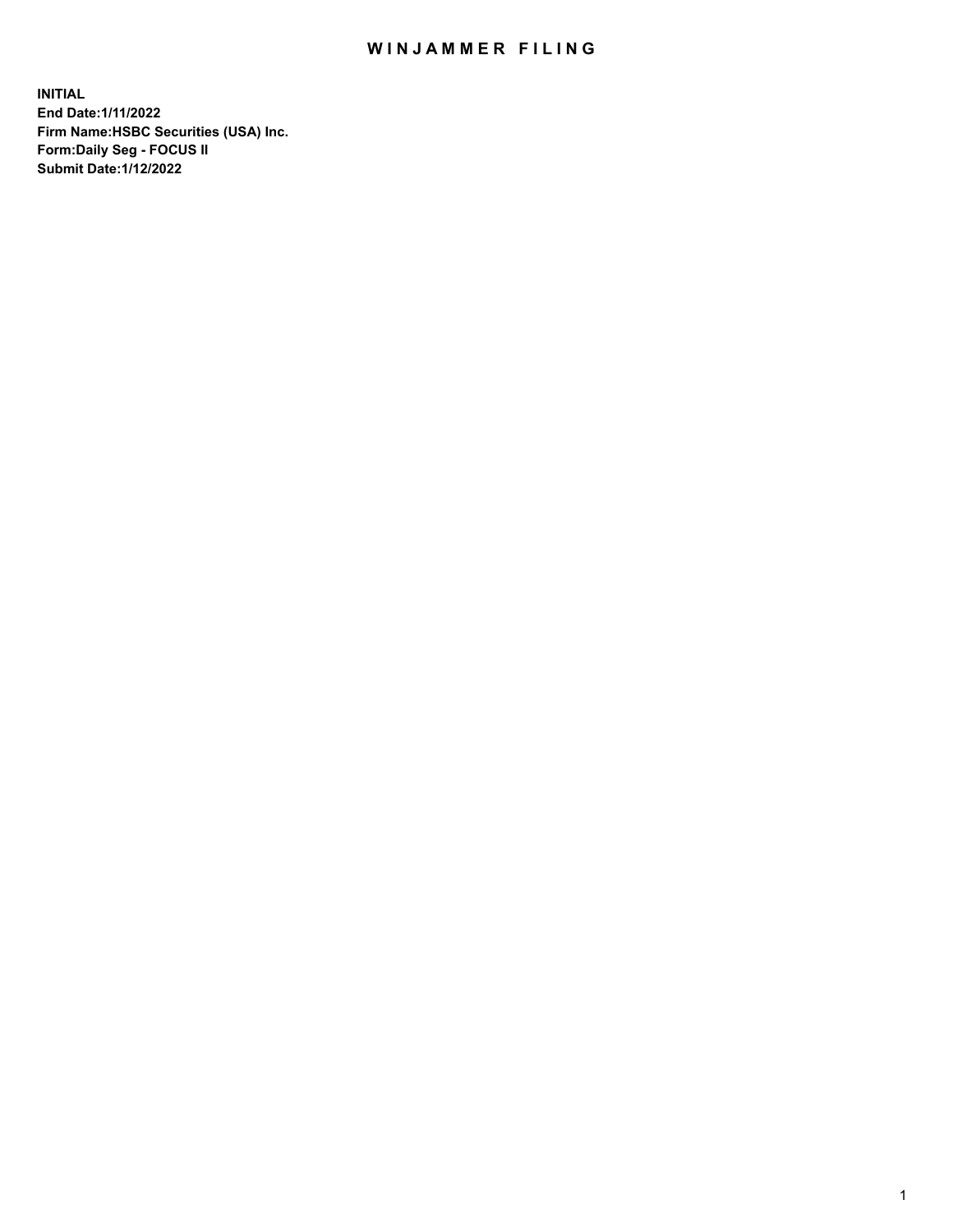**INITIAL End Date:1/11/2022 Firm Name:HSBC Securities (USA) Inc. Form:Daily Seg - FOCUS II Submit Date:1/12/2022 Daily Segregation - Cover Page**

| Name of Company                                                                                                                                                                                                                                                                                                                | <b>HSBC Securities (USA) Inc.</b>                           |
|--------------------------------------------------------------------------------------------------------------------------------------------------------------------------------------------------------------------------------------------------------------------------------------------------------------------------------|-------------------------------------------------------------|
| <b>Contact Name</b>                                                                                                                                                                                                                                                                                                            | <b>Michael Vacca</b>                                        |
| <b>Contact Phone Number</b>                                                                                                                                                                                                                                                                                                    | 212-525-7951                                                |
| <b>Contact Email Address</b>                                                                                                                                                                                                                                                                                                   | michael.vacca@us.hsbc.com                                   |
| FCM's Customer Segregated Funds Residual Interest Target (choose one):<br>a. Minimum dollar amount: ; or<br>b. Minimum percentage of customer segregated funds required:%; or<br>c. Dollar amount range between: and; or<br>d. Percentage range of customer segregated funds required between:% and%.                          | 106,000,000<br><u>0</u><br>0 <sub>0</sub><br>0 <sub>0</sub> |
| FCM's Customer Secured Amount Funds Residual Interest Target (choose one):<br>a. Minimum dollar amount: ; or<br>b. Minimum percentage of customer secured funds required:%; or<br>c. Dollar amount range between: and; or<br>d. Percentage range of customer secured funds required between:% and%.                            | 15,000,000<br><u>0</u><br>0 <sub>0</sub><br>0 <sub>0</sub>  |
| FCM's Cleared Swaps Customer Collateral Residual Interest Target (choose one):<br>a. Minimum dollar amount: ; or<br>b. Minimum percentage of cleared swaps customer collateral required:% ; or<br>c. Dollar amount range between: and; or<br>d. Percentage range of cleared swaps customer collateral required between:% and%. | 61,000,000<br><u>0</u><br>00<br>00                          |

Attach supporting documents CH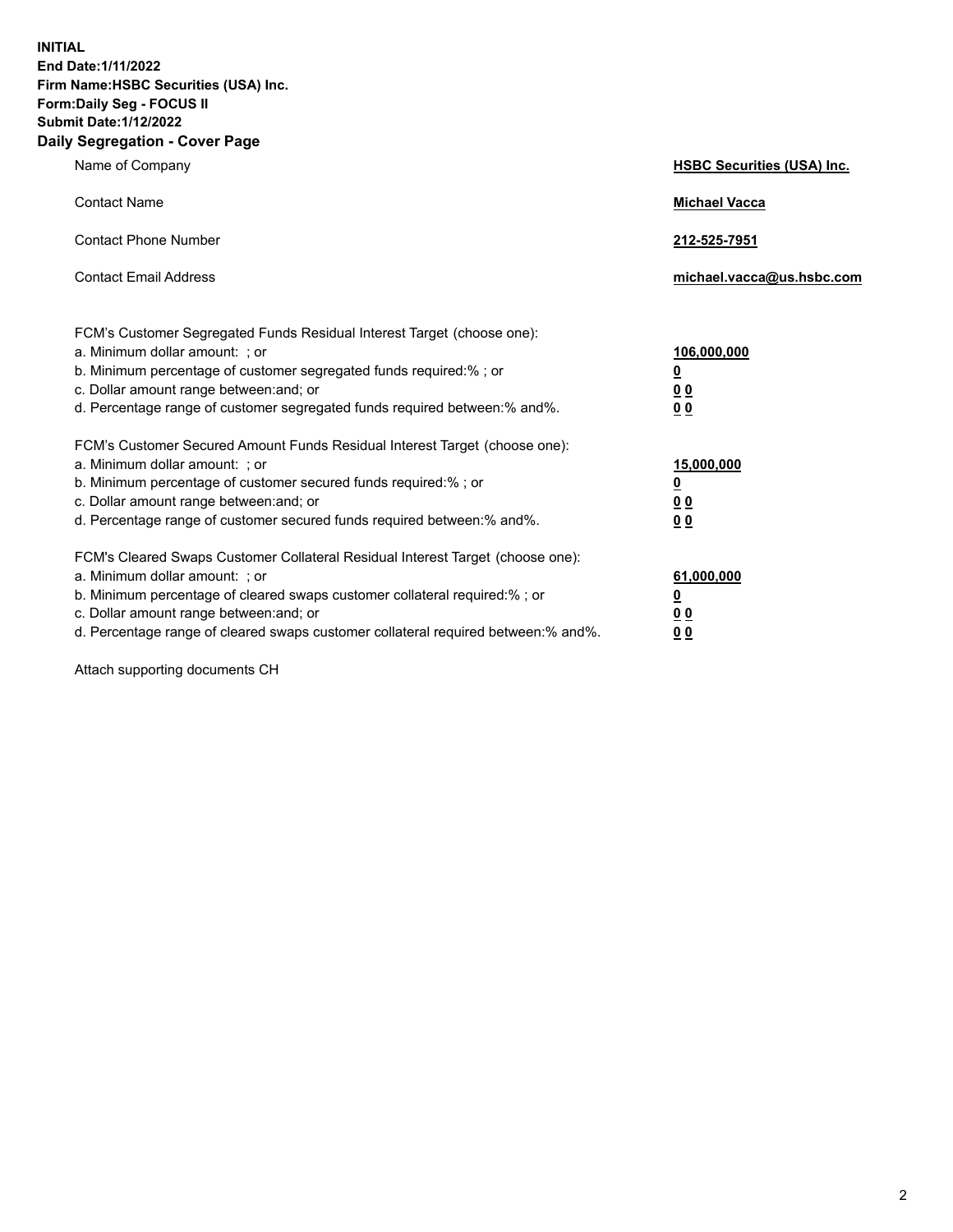**INITIAL End Date:1/11/2022 Firm Name:HSBC Securities (USA) Inc. Form:Daily Seg - FOCUS II Submit Date:1/12/2022 Daily Segregation - Secured Amounts**

## Foreign Futures and Foreign Options Secured Amounts Amount required to be set aside pursuant to law, rule or regulation of a foreign government or a rule of a self-regulatory organization authorized thereunder **0** [7305] 1. Net ledger balance - Foreign Futures and Foreign Option Trading - All Customers A. Cash **120,650,821** [7315] B. Securities (at market) **22,997,530** [7317] 2. Net unrealized profit (loss) in open futures contracts traded on a foreign board of trade **7,508,333** [7325] 3. Exchange traded options a. Market value of open option contracts purchased on a foreign board of trade **0** [7335] b. Market value of open contracts granted (sold) on a foreign board of trade **0** [7337] 4. Net equity (deficit) (add lines 1. 2. and 3.) **151,156,684** [7345] 5. Account liquidating to a deficit and account with a debit balances - gross amount **10,003** [7351] Less: amount offset by customer owned securities **0** [7352] **10,003** [7354] 6. Amount required to be set aside as the secured amount - Net Liquidating Equity Method (add lines 4 and 5) **151,166,687** [7355] 7. Greater of amount required to be set aside pursuant to foreign jurisdiction (above) or line 6. **151,166,687** [7360] FUNDS DEPOSITED IN SEPARATE REGULATION 30.7 ACCOUNTS 1. Cash in banks A. Banks located in the United States **13,985,573** [7500] B. Other banks qualified under Regulation 30.7 **0** [7520] **13,985,573** [7530] 2. Securities A. In safekeeping with banks located in the United States **22,997,530** [7540] B. In safekeeping with other banks qualified under Regulation 30.7 **0** [7560] **22,997,530** [7570] 3. Equities with registered futures commission merchants A. Cash **0** [7580] B. Securities **0** [7590] C. Unrealized gain (loss) on open futures contracts **0** [7600] D. Value of long option contracts **0** [7610] E. Value of short option contracts **0** [7615] **0** [7620] 4. Amounts held by clearing organizations of foreign boards of trade A. Cash **0** [7640] B. Securities **0** [7650] C. Amount due to (from) clearing organization - daily variation **0** [7660] D. Value of long option contracts **0** [7670] E. Value of short option contracts **0** [7675] **0** [7680] 5. Amounts held by members of foreign boards of trade A. Cash **132,556,745** [7700] B. Securities **0** [7710] C. Unrealized gain (loss) on open futures contracts **7,508,333** [7720] D. Value of long option contracts **0** [7730] E. Value of short option contracts **0** [7735] **140,065,078** [7740] 6. Amounts with other depositories designated by a foreign board of trade **0** [7760] 7. Segregated funds on hand **0** [7765] 8. Total funds in separate section 30.7 accounts **177,048,181** [7770] 9. Excess (deficiency) Set Aside for Secured Amount (subtract line 7 Secured Statement Page 1 from Line 8) **25,881,494** [7380] 10. Management Target Amount for Excess funds in separate section 30.7 accounts **15,000,000** [7780] 11. Excess (deficiency) funds in separate 30.7 accounts over (under) Management Target **10,881,494** [7785]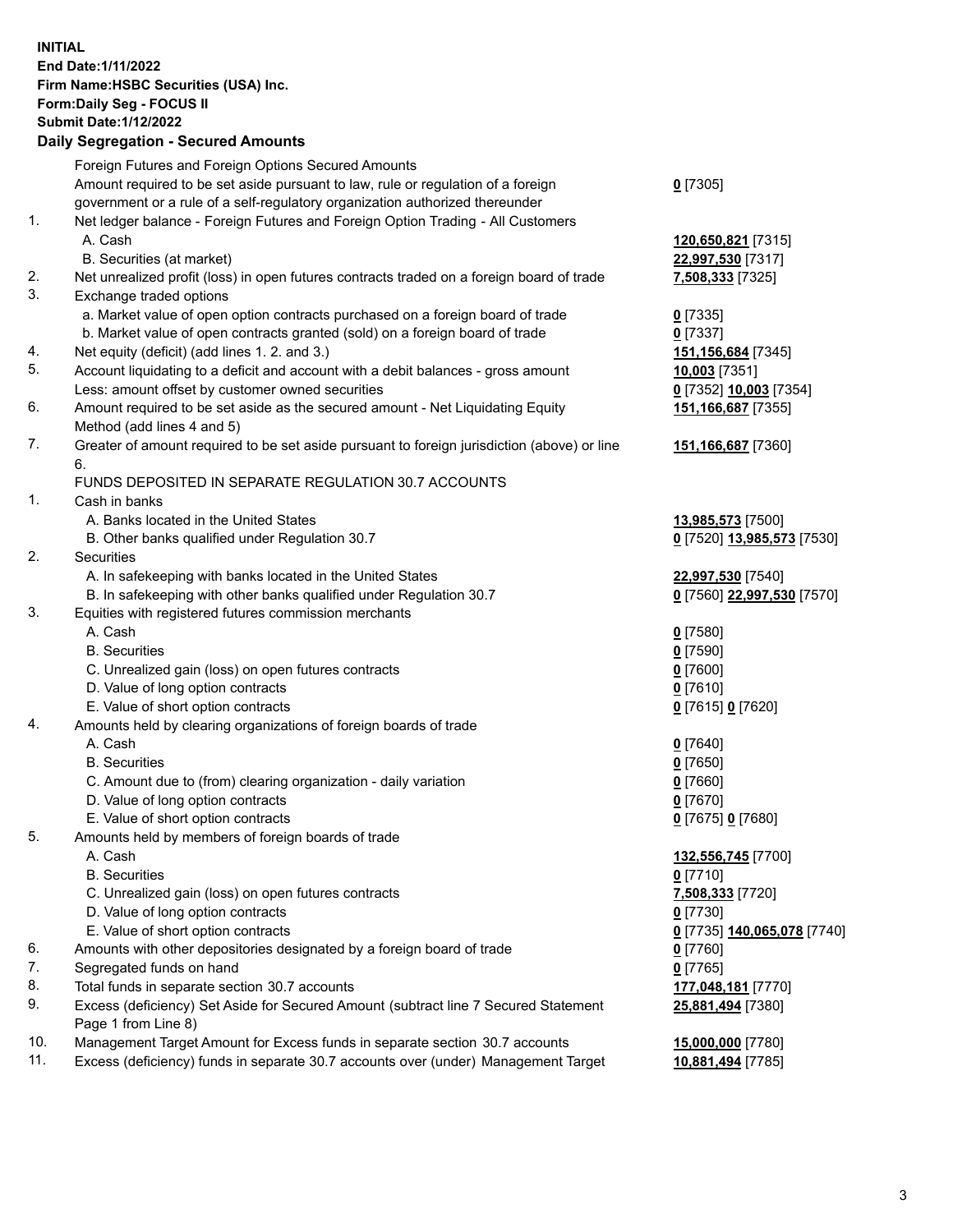| <b>INITIAL</b> |                                                                                     |                             |
|----------------|-------------------------------------------------------------------------------------|-----------------------------|
|                | End Date: 1/11/2022                                                                 |                             |
|                | Firm Name: HSBC Securities (USA) Inc.                                               |                             |
|                | Form: Daily Seg - FOCUS II                                                          |                             |
|                | <b>Submit Date: 1/12/2022</b>                                                       |                             |
|                | Daily Segregation - Segregation Statement                                           |                             |
|                | SEGREGATION REQUIREMENTS(Section 4d(2) of the CEAct)                                |                             |
| 1.             | Net ledger balance                                                                  |                             |
|                | A. Cash                                                                             | 2,056,046,883 [7010]        |
|                | B. Securities (at market)                                                           | 1,150,346,833 [7020]        |
| 2.             | Net unrealized profit (loss) in open futures contracts traded on a contract market  | 56,973,023 [7030]           |
| 3.             | Exchange traded options                                                             |                             |
|                | A. Add market value of open option contracts purchased on a contract market         | 785,575,164 [7032]          |
|                | B. Deduct market value of open option contracts granted (sold) on a contract market | -173,437,453 [7033]         |
| 4.             | Net equity (deficit) (add lines 1, 2 and 3)                                         | 3,875,504,450 [7040]        |
| 5.             | Accounts liquidating to a deficit and accounts with                                 |                             |
|                | debit balances - gross amount                                                       | 48,508,368 [7045]           |
|                | Less: amount offset by customer securities                                          | -48,508,368 [7047] 0 [7050] |
| 6.             | Amount required to be segregated (add lines 4 and 5)                                | 3,875,504,450 [7060]        |
|                | FUNDS IN SEGREGATED ACCOUNTS                                                        |                             |
| 7.             | Deposited in segregated funds bank accounts                                         |                             |
|                | A. Cash                                                                             | 8,335,877 [7070]            |
|                | B. Securities representing investments of customers' funds (at market)              | $0$ [7080]                  |
|                | C. Securities held for particular customers or option customers in lieu of cash (at | 72,760,035 [7090]           |
|                | market)                                                                             |                             |
| 8.             | Margins on deposit with derivatives clearing organizations of contract markets      |                             |
|                | A. Cash                                                                             | 2,102,794,456 [7100]        |
|                | B. Securities representing investments of customers' funds (at market)              | $0$ [7110]                  |
|                | C. Securities held for particular customers or option customers in lieu of cash (at | 1,052,185,524 [7120]        |
|                | market)                                                                             |                             |
| 9.             | Net settlement from (to) derivatives clearing organizations of contract markets     | 120,109,398 [7130]          |
| 10.            | Exchange traded options                                                             |                             |
|                | A. Value of open long option contracts                                              | 785,575,164 [7132]          |
|                | B. Value of open short option contracts                                             | -173,437,453 [7133]         |
| 11.            | Net equities with other FCMs                                                        |                             |
|                | A. Net liquidating equity                                                           | 176,666 [7140]              |
|                | B. Securities representing investments of customers' funds (at market)              | $0$ [7160]                  |
|                | C. Securities held for particular customers or option customers in lieu of cash (at | 23,642,578 [7170]           |
|                | market)                                                                             |                             |
| 12.            | Segregated funds on hand                                                            | 1,758,696 [7150]            |
| 13.            | Total amount in segregation (add lines 7 through 12)                                | 3,993,900,941 [7180]        |
| 14.            | Excess (deficiency) funds in segregation (subtract line 6 from line 13)             | 118,396,491 [7190]          |
| 15.            | Management Target Amount for Excess funds in segregation                            | 106,000,000 [7194]          |
| 16.            | Excess (deficiency) funds in segregation over (under) Management Target Amount      | 12,396,491 [7198]           |

16. Excess (deficiency) funds in segregation over (under) Management Target Amount Excess